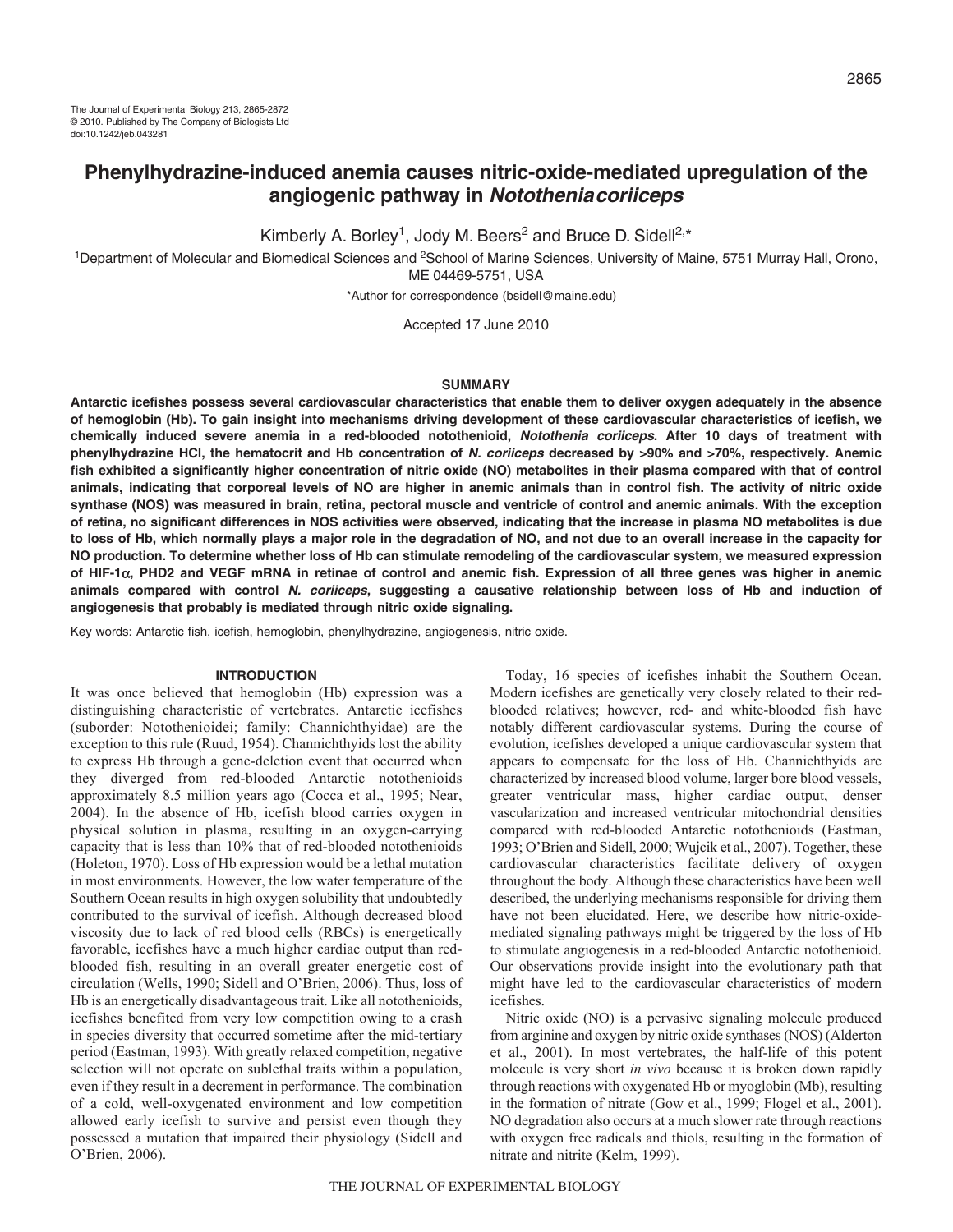#### 2866 K. A. Borley, J. M. Beers and B. D. Sidell

In the absence of Hb, we predicted that steady-state levels of NO would be higher in icefish than red-blooded notothenioids owing to loss of the primary breakdown pathway for NO (Sidell and O'Brien, 2006). In previous work, we measured the concentration of nitrate plus nitrite  $(NO<sub>x</sub>)$  in plasma of several species of notothenioids (Beers et al., 2010). Owing to technical difficulties surrounding accurate direct measurement of NO, the aggregate concentration of  $NO<sub>x</sub>$  is often measured as a proxy for NO (Sun et al., 2003; Tsikas, 2005). Consistent with our hypothesis, we found that icefish species generally had higher concentrations of  $NO<sub>x</sub>$  in their plasma than did red-blooded species (Beers et al., 2010). When the results are adjusted for the larger blood volume of fish lacking Hb expression, it is clear that corporeal content of  $NO<sub>x</sub>$  is higher in icefishes than red-blooded notothenioids, strongly suggesting a corresponding difference in NO level.

NO stimulates angiogenesis and mitochondrial biogenesis in mammals. Expression of genes from both signaling pathways increases in response to NO (Ziche and Morbidelli, 2000; Nisoli et al., 2003). Tissues of hemoglobinless icefishes display both dramatically greater mitochondrial densities (O'Brien and Sidell, 2000) and vascular densities (Wujcik et al., 2006) than those of their red-blooded relatives. Yet, despite the apparently higher level of NO in icefish, there is no significant difference in expression of mitochondrial biogenesis genes in ventricles and angiogenesis genes in retinae between red- and white-blooded adult notothenioids (Urschel and O'Brien, 2008; Beers et al., 2010). Feedback inhibition could be responsible for lack of upregulation in the genes, once stable well-oxygenated phenotypes are attained. Indeed, NOS activity is lower in icefish than red-blooded species, indicating that feedback inhibition might account for a decrease in the rate of NO production in adult icefish (Beers et al., 2010).

Although not evident in adults, where the anatomy has stabilized, NO might play a role in remodeling the cardiovascular system during early development of icefishes. However, owing to the inability to capture or manipulate early life-history stages of icefish, we cannot measure NO levels or gene expression in developing icefish. To test our hypothesis, we produced an icefish model by treating adults of the red-blooded notothenioid *N. coriiceps* for 10 days with phenylhydrazine HCl (PHZ). Phenylhydrazine is a hemolytic agent that lyses RBCs, leading to the degradation and clearance of Hb and drastically reducing the hematocrit (Hct) and Hb concentration (Smith et al., 1971; Gilmour and Perry, 1996; McClelland et al., 2005). We reasoned that treatment of a red-blooded notothenioid with PHZ would induce severe anemia that could provide insight into what happens when the primary breakdown pathway for NO is removed.

#### **MATERIALS AND METHODS Animals**

*Notothenia coriiceps* Richardson 1844 were collected from Dallmann Bay in the Antarctic Peninsula region (64°08'S, 62°40'W) during the austral autumns of 2007 and 2009. Fish were caught from a depth of approximately 150m by using Otter trawls and baited traps deployed from the ARSV *Laurence M. Gould*. Animals were held in flowing seawater tanks during transit to Palmer Station on Anvers Island. Fish were transferred to the Palmer Station aquarium and held in circular aerated covered flowing seawater tanks of *ca*. 30001 volume at  $0\pm0.5^{\circ}$ C.

# **Experimentally induced anemia**

Specimens of *N. coriiceps*, a red-blooded notothenioid with a normal hematocrit of 35–40%, were made anemic by treatment with phenylhydrazine HCl (PHZ), a hemolytic agent. PHZ was administered by an initial intraperitoneal injection, followed by continuous delivery of the drug by a surgically implanted osmotic pump, as described below. Moderately sized animals (39–43cm total length; 1000–1400 g wet mass) were used for experimental treatments.

Fish were anesthetized before surgery using MS-222 (Finquel, Argent Chemical Laboratories, Redmond, WA, USA) at a dosage of 1:7500 w/v. Once unresponsive, animals were transferred to an inclined surgical table where their gills were irrigated continuously with chilled seawater containing anaesthetic at 1:12,000 w/v throughout the surgical procedure. A section of ventral abdominal surface, just anterior to the vent and lateral to the midline, was swabbed thoroughly with antiseptic (0.02% chlorhexidine) before making an incision of length 2cm through the abdominal wall. An Alzet 2ML1 osmotic pump (Durect Corporation, Cupertino, CA, USA), containing 440 mmol<sup>1-1</sup> PHZ in notothenioid Ringer solution, was inserted into the peritoneal cavity through the incision. Notothenioid Ringer solution comprised:  $260 \text{ mmol } l^{-1}$  NaCl,  $2.5 \text{ mmol } l^{-1}$  MgCl<sub>2</sub>,  $5.0$ mmol $1^{-1}$  KCl,  $2.5$ mmol $1^{-1}$  NaHCO<sub>3</sub>,  $5.0$ mmol $1^{-1}$  NaH<sub>2</sub>PO<sub>4</sub>, pH 8.0 at 1°C. According to the algorithm provided by the manufacturer, this pump should deliver PHZ solution at a constant rate of  $\sim4.5 \mu l \, h^{-1}$ for the duration of the experiment under these conditions. After implantation of the pump, the incision was closed by suturing with a 4/0 polypropylene monofilament. Animals then were injected intraperitoneally with PHZ at  $10 \text{ mg} \text{ kg}^{-1}$  before initial transfer to a shallow holding tank for recovery. During the recovery period, a hose delivering flowing seawater at ambient temperature was held in the buccal cavity of the animal to ensure irrigation of the gills until the fish was able to resume autonomous ventilation. Animals then were transferred to circular 3000l flowing seawater tanks, where they were held for 10 days.

#### **Tissue preparation**

All animals were anesthetized with MS-222 (1:7500 w/v). Blood was drawn from the caudal vein, and a small volume was drawn immediately into heparinized glass capillary tubes for Hct determination. The remainder of the whole blood was mixed with a 3.2% sodium citrate solution (9 parts blood to 1 part sodium citrate) to prevent clotting. Whole-blood samples were stored for hemoglobin determination. Plasma samples were obtained by centrifuging the blood at 5300*g* for 10min at 4°C; plasma was drawn off and frozen at  $-80^{\circ}$ C for later NO<sub>x</sub> determination. After drawing blood, anesthetized animals were killed by severing of the spinal cord, followed by rapid excision of the brain. All tissues collected for gene expression and enzyme activity measurements were flashfrozen with liquid nitrogen and stored at –80°C.

#### **Hemoglobin determination**

The Hb concentration was determined using the cyanmethemoglobin method (Stadie, 1920). Briefly, 20µl of whole blood containing sodium citrate was mixed with 5ml of Drabkin's reagent (Sigma Aldrich, St Louis, MO, USA) and then incubated for 30min at room temperature before spectrophotometric measurement at 540nm. Total Hb concentration was calculated using a bovine Hb (Sigma Aldrich) standard curve. All samples were measured in triplicate, and mean values were computed for each individual.

#### Plasma nitrate plus nitrite (NO<sub>x</sub>) determination

Plasma was deproteinated using an acetonitrile/chloroform treatment based on a protocol from Romitelli and colleagues (Romitelli et al., 2007). Plasma was mixed 1:1 with acetonitrile, vortexed for 60s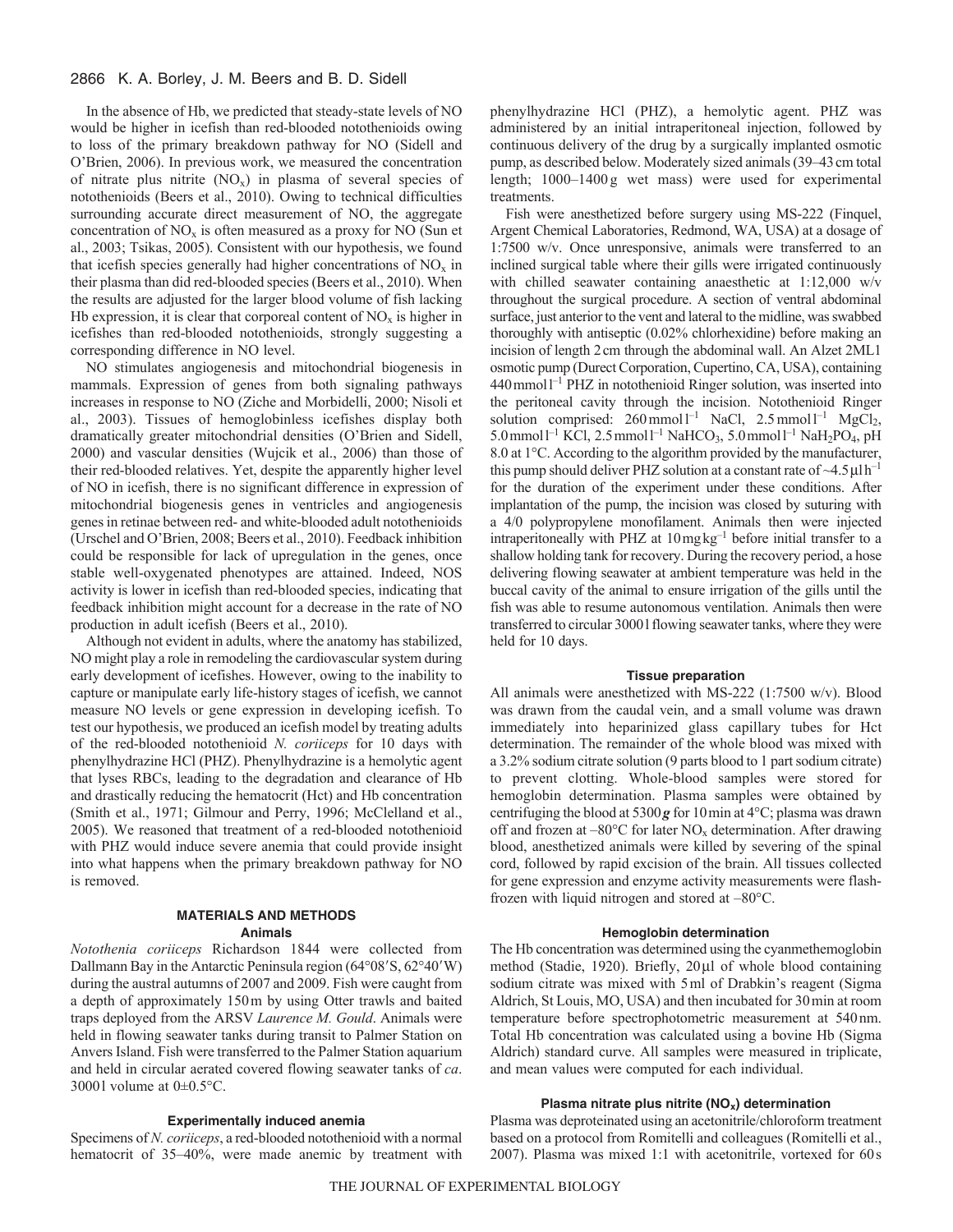and centrifuged at 21,000*g* for 10min at 4°C. The supernatant was transferred to a new tube, mixed with two volumes of chloroform and centrifuged at 12,000*g* for 15min at 4°C. The aqueous phase, containing the deproteinated plasma, was transferred to a new tube and frozen at –80°C.

Differences in NO concentration between species were inferred by measuring combined breakdown products – nitrate  $(NO<sub>3</sub><sup>-</sup>)$  plus nitrite  $(NO<sub>2</sub><sup>-</sup>)$  – according to the Griess method, as described by Grisham and colleagues (Grisham et al., 1995). First,  $NO<sub>3</sub>$ <sup>-</sup> was converted to  $NO<sub>2</sub><sup>-</sup>$  by incubating 100 $\mu$ l of deproteinated plasma with 0.1 units of nitrate reductase in  $50$  mmol  $1^{-1}$  HEPES,  $5 \mu$ mol  $1^{-1}$ FAD and 0.1 mmol<sup>1-1</sup> NADPH, pH 7.4 (final volume 500 $\mu$ l) at 37°C for 30min. To oxidize any remaining unreacted NADPH, 7.5 units of LDH and  $50 \mu l$  of  $100 \text{mmol}^{-1}$  pyruvic acid were added next and incubated for an additional 10min at 37°C. Finally, 1ml of Griess reagent (0.1% napthyleneethylenediamine, 1% sulfanilamide and 2.5% phosphoric acid) was added to each sample and then incubated at  $25^{\circ}$ C for 10 min. The concentration of NO<sub>2</sub><sup>-</sup> was determined by spectrophotometric measurement of diazonium salt formation at 543nm. Samples were run in duplicate and compared with a  $NO<sub>2</sub><sup>-</sup>$  standard curve to determine the total concentration of  $NO<sub>x</sub>$  in the samples. Corrections for plasma volumes were performed to account for the addition of sodium citrate to the blood. The absorbance of PHZ-treated *N. coriiceps* plasma samples at 543nm was measured before the addition of the Griess reagent. This baseline reading then was subtracted from the final reading to correct for the presence of trace PHZ.

#### **Measurement of NOS activity**

NOS activity was measured in brain, retina, ventricle and pectoral adductor muscle of control *N. coriiceps* and PHZ-treated *N. coriiceps* by quantifying conversion of  $[{}^{14}C]$ arginine to  $[{}^{14}C]$ citrulline. Crude extracts were prepared by homogenizing tissue in a 5% w/v icecold buffer solution  $(25 \text{mmol}^{-1} \text{ Tris-HCl}, 1 \text{mmol}^{-1} \text{EDTA},$ 1mmoll –1 EGTA; pH 7.4) with a ground-glass homogenizer. Homogenates were centrifuged at 12,000*g* for 5min at 4°C to remove cellular debris. Supernatants were drawn off, transferred to fresh tubes and kept on ice.

Tissue extracts (10 $\mu$ l per reaction) were incubated for 3 h at 5°C in reaction medium containing  $25$  mmol<sup>1-1</sup> Tris-HCl,  $3 \mu$ mol<sup>1-1</sup> tetrahydrobiopterin, 1 μmol<sup>1-1</sup> FAD, 1 μmol<sup>1-1</sup> FMN, 10 mmol<sup>1-1</sup> NADPH, 6 mmol<sup>1-1</sup> CaCl<sub>2</sub> and  $\left[$ <sup>14</sup>C]arginine (0.05 µCi per reaction)  $(40 \mu$ l final volume; pH7.4). Reactions were terminated by adding to each tube  $400 \mu l$  of  $50 \text{mmol} \, l^{-1}$  HEPES stop buffer (pH5.5) containing  $5$  mmol<sup>1-1</sup> EDTA. [<sup>14</sup>C]citrulline was separated from unreacted [<sup>14</sup>C]arginine using batch ion-exchange chromatography. Briefly,  $100 \mu l$  of Dowex 50WX8 resin (Na<sup>+</sup> form) was added to each reaction and mixed thoroughly. Samples then were transferred to  $0.45 \mu$ moll<sup>-1</sup> cellulose acetate Spin-X columns (Costar, Corning Life Sciences, Lowell, MA, USA) and centrifuged at 16,000*g* for 30s. Finally,  $450 \mu l$  of filtrate, containing the  $[14C]$ citrulline, was transferred to a vial with 3ml of scintillation cocktail and quantified by liquid scintillation spectrometry. All reactions were run in triplicate, and parallel controls were performed by adding 5 µ of the competitive NOS inhibitor  $L-NAME$  (N- $\omega$ -nitro-L-arginine methyl ester hydrochloride;  $1 \mu$ moll<sup>-1</sup>) to the reaction mix. Enzyme activity is reported strictly as L-NAME-inhibitable activity.

#### **Measurement of VEGF, HIF-1**a **and PHD2 mRNA expression in the retina**

Total RNA was extracted from notothenioid retinae using an AllPrep DNA/RNA/Protein mini-kit (Qiagen, Valencia, CA, USA) according to the manufacturer's instructions. RNA concentration and purity were analyzed by spectral analysis with a Beckman DU540 spectrophotometer. The RNA then was analyzed using an Agilent 2100 Bioanalyzer to ensure that the samples were not degraded. DNA contamination was removed from RNA samples using Turbo DNA-free (Applied Biosystems/Ambion, Austin, TX, USA). First-strand cDNA was synthesized from total RNA using Superscript III Reverse Transcriptase (Invitrogen Life Technologies, Carlsbad, CA, USA) and oligo(dt) primer. DNAse-treated RNA was added to each reaction with a final concentration of  $45 \text{ ng/ll}.$ 

Sequencing of Antarctic notothenioid vascular endothelial growth factor (VEGF), hypoxia inducible factor-1 $\alpha$  (HIF-1 $\alpha$ ) and the prolyl hydroxylase PHD2 has been described by Beers and colleagues (Beers et al., 2010). QPCR primers (Table1) were designed in regions of the genes conserved among Antarctic notothenioids using Primer3 (Rozen and Skaletsky, 2000). All genes were amplified using SYBR GreenER (Invitrogen Life Technologies; 1 cycle of 5min at 50°C, 1 cycle of 10min at 95°C, 40 cycles of 15s at 95°C and 1min at 60°C). Amplicon sizes for the genes examined were: 110 bp for VEGF, 216 bp for HIF-1 $\alpha$  and 173 bp for PHD2. QPCR reactions had a final volume of  $30 \mu l$ , with  $2 \mu l$  of cDNA (diluted 1:10) and primer concentrations ranging from 20 to 40 nmol<sup>1-1</sup>, depending on the gene. Each sample was run in triplicate. QPCR products were subjected to a melt-curve analysis and sequenced to ensure primer specificity.

Owing to the complex nature of retinal tissue and differences in tissue composition, as demonstrated by the increased vascular endothelial tissue in icefish compared with that of red-blooded species (Wujcik et al., 2007), samples were normalized to total RNA. This was completed by several rounds of careful quantification and dilution until all samples had the same RNA concentration. cDNA synthesis of all samples was done simultaneously with the same master mix to ensure the same efficiency of the reverse transcription reaction between samples. Finally, the same amount of cDNA was added to each QPCR reaction and all samples were run on the same plate for each primer set. A standard curve of linearized plasmid containing the gene of interest spanning five logs was run on each qPCR plate.

#### **Statistical analyses**

Comparisons among species for differences in NOS activity were performed in SigmaStat (Version 3.1; Systat Software, Chicago, IL, USA) using a Kruskal–Wallis one-way ANOVA on ranks for all tissue types assayed (*P*≤0.05). A one-way ANOVA followed by a

Table 1. QPCR primers

| Gene product     | Forward primer                 | Reverse primer                |
|------------------|--------------------------------|-------------------------------|
| <b>VEGF</b>      | 5' CAAGGGAGCGGAGAAGAGTA 3'     | 5' TCCGCATACTCCGAGAAGAT 3'    |
| HIF-1 $\alpha$   | 5' TCTCTACAACGATGTAATGCTTCC 3' | 5' AATCTGATTTCATCTCCGAGTCC 3' |
| PHD <sub>2</sub> | 5' AAACGGGCAAGTTCACAGAC 3'     | 5' TCCCAATTTGCCGTTACAAT 3'    |

Data from Beers et al. (Beers et al., 2010).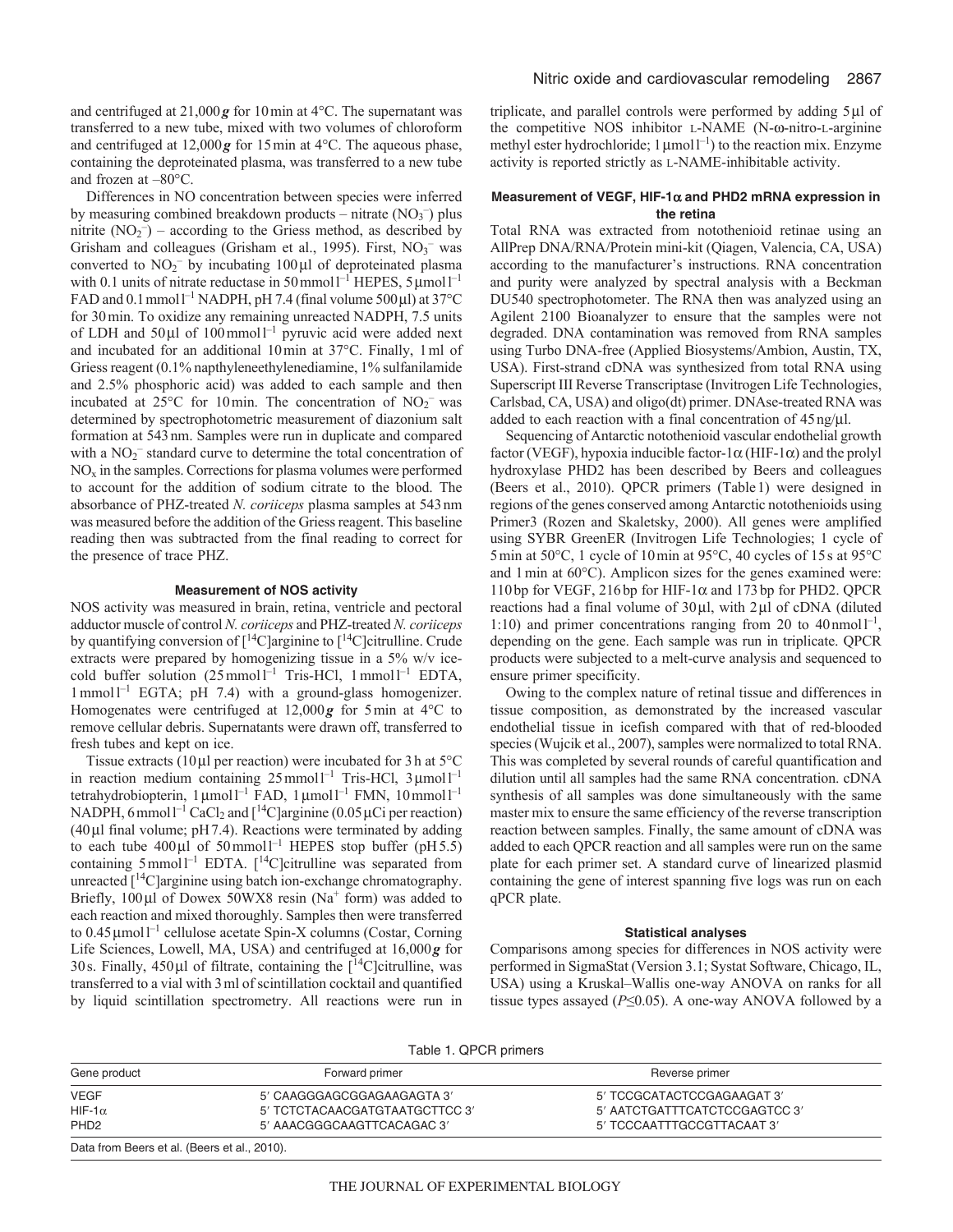2868 K. A. Borley, J. M. Beers and B. D. Sidell



Fig. 1. Effect of phenylhydrazine HCl (PHZ) treatment upon hematocrit (Hct A) and hemoglobin (B) concentration in N. coriiceps. Notothenia coriiceps were treated for 10 days with the hemolytic agent PHZ (see Materials and methods). Asterisks denote significance between control and PHZ-treated N. coriiceps ( $P≤0.05$ ). Values are means ± s.e.m.; N=8 for both control and treatment groups.

*post-hoc* Tukey's honest significant difference test was used to determine significant differences in gene expression and plasma  $NO<sub>x</sub>$ (*P*≤0.05). The Hb concentration and Hct of treated and untreated *N. coriiceps* were analyzed using a two-sample *t*-test. Hct readings of <1% were conservatively considered 1% for statistical purposes. With the exception of NOS activity data, all statistics were performed in SYSTAT (Version 12; Systat Software, Chicago, IL, USA).

# **RESULTS**

# **Phenylhydrazine treatment significantly reduces hematocrit and hemoglobin concentration**

Blood samples from *N. coriiceps* treated for 10 days with PHZ were analyzed for Hct and Hb concentration. Compared with control animals, the Hct and Hb concentration measurements were significantly lower in PHZ-treated animals (*P*<0.001; Fig.1). Hct values of PHZ-treated fish ranged from 4.8% to less than 1%, whereas the control fish had an average Hct of  $36.1 \pm 1.5$ %. These numbers represent a greater than 90% decrease in Hct in the PHZtreated *N. coriiceps*. The Hb concentration also was reduced dramatically in the PHZ-treated fish. Compared with the controls, the Hb content of PHZ-treated animals was reduced by >70%. Residual Hb in plasma of PHZ-treated animals is responsible for the less dramatic change seen in the concentration of Hb compared with the reduction in Hct (Fig. 2). These results demonstrate that we have successfully induced severe anemia in a red-blooded Antarctic notothenioid.

### **Phenylhydrazine treatment significantly increases the concentration of NOx in the plasma of N. coriiceps**

The aggregate concentration of plasma  $NO<sub>x</sub>$  was measured in control and anemic (PHZ-treated) *N. coriiceps* as a proxy for NO (Fig.3). The plasma concentration of  $NO<sub>x</sub>$  in *N. coriiceps* increased by 33%



Fig. 2. Reduction in hematocrit of N. coriiceps by treatment with phenylhydrazine HCl (PHZ). Photographs of gills and Hct capillary tubes from control N. coriiceps (A) and N. coriiceps treated with PHZ for 10 days (B). Plasma of PHZ-treated N. coriiceps is red-tinted owing to the release of Hb when red blood cells are lysed by PHZ.

when animals were treated with PHZ (*P*≤0.01). While significantly different from untreated *N. coriiceps*, the concentration of plasma NOx in anemic *N. coriiceps* is not significantly different from that of *C. aceratus* (Hb–) reported by Beers and colleagues (Beers et al., 2010). Thus, PHZ treatment results in a significant elevation in NO metabolites compared with control animals.

#### **NOS activity in N. coriiceps treated with phenylhydrazine**

Nitric oxide synthase (NOS) activity was determined in four different tissues of control and PHZ-treated *N. coriiceps* using a radiochemical method to measure the conversion of  $\int_1^{14}C$  arginine to [14C]citrulline (Fig.4). There was no significant difference in NOS activity in the brain, ventricle and pectoral muscle between control and PHZ-treated animals. Although no significant difference was found among estimates of pectoral muscle NOS activities, a strong trend towards elevation of NOS catalytic potential in PHZ-treated animals was observed  $(P=0.079)$ . PHZ treatment also results in an approximately 2.5-fold increase in NOS activity in retinae compared with those of control animals ( $P<0.05$ ). For both treated and



Fig. 3. The plasma concentration of nitrate plus nitrite  $(NO_x)$  is increased in N. coriiceps treated with phenylhydrazine HCl. Notothenia coriiceps (Hb+) is an Antarctic notothenioid species that expresses hemoglobin (Hb), whereas C. aceratus is a species that lacks Hb. Notothenia coriiceps treated with phenylhydrazine, a hemolytic agent, are labeled 'PHZ'. Values are means  $\pm$  s.e.m.; N=8 for each species. Letters (a, b) signify that the samples are significantly different from one another at P≤0.05. The C. aceratus data, as reported by Beers and colleagues (Beers et al., 2010), are illustrated for comparison.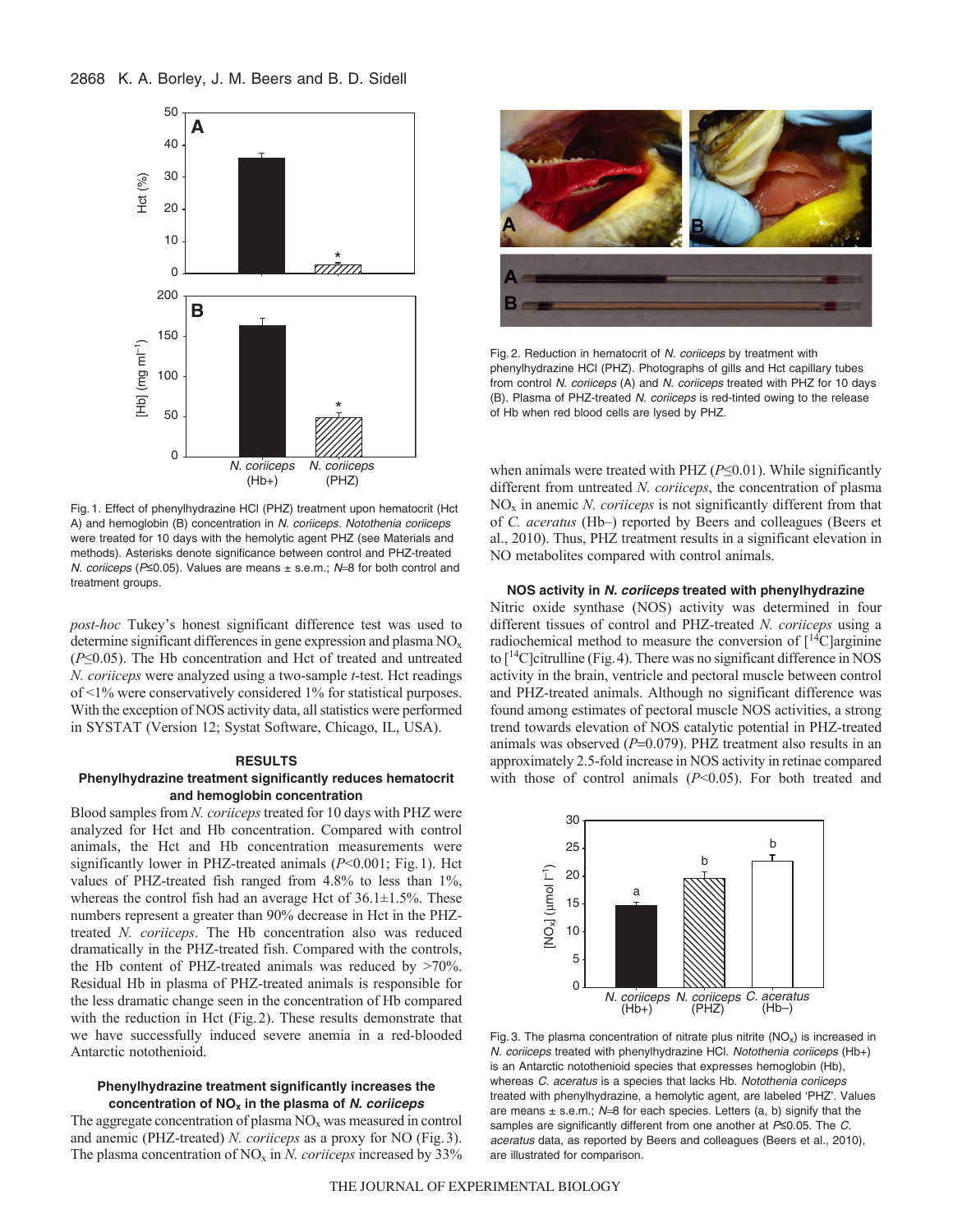

Fig. 4. Nitric oxide synthase (NOS) activity in tissues of control and PHZtreated N. coriiceps. Notothenia coriiceps (Hb+) is an Antarctic notothenioid species that expresses hemoglobin (Hb), whereas C. aceratus is a species that lacks Hb (Hb-). Notothenia coriiceps treated with phenylhydrazine HCl, a hemolytic agent, are labeled 'PHZ'. Values are means  $\pm$  s.e.m. ( $N=4$  per group). Letters (a, b) signify that the samples are significantly different from one another at P≤0.05 within a tissue type. The C. aceratus data, as reported by Beers and colleagues (Beers et al., 2010), are illustrated for comparison. NOS activity was not detected in C. aceratus retina.

untreated *N. coriiceps*, the highest NOS activity was observed in brain tissue [approximately 160 and 170 pmol (ming wet mass)<sup>-1</sup>, respectively]. Brain NOS activity was more than 50-fold higher than activities measured in ventricle, retina and pectoral muscle of control and treated *N. coriiceps*. Brain, retina and ventricle NOS activity of treated and untreated *N. coriiceps* is consistently higher than observed for *C. aceratus* (Hb–) (Beers et al., 2010).

# **Treatment with PHZ increases mRNA expression of VEGF, PHD2 and HIF-1**a

Treatment of *N. coriiceps* with PHZ for 10 days resulted in an increase in the levels of retinal mRNA encoding PHD2, HIF-1 $\alpha$ and VEGF (Fig.5). Messenger RNA levels of PHD2, an oxygendependent regulator of HIF-1 $\alpha$ , were approximately eight-fold higher in animals treated with PHZ than control animals ( $P<0.001$ ). Expression of mRNA encoding HIF-1 $\alpha$ , part of the HIF-1 transcription factor, was approximately four-fold higher in retinae of anemic than in control animals (*P*<0.01). VEGF, a growth factor regulated by HIF-1 that stimulates blood vessel growth, showed the largest increase in retinal mRNA levels with PHZ treatment. Retinal VEGF mRNA was approximately 30-fold higher in PHZ-treated animals than in control *N. coriiceps* (*P*<0.001). Increases in VEGF expression are an indication of ongoing angiogenesis. Retinae of PHZ-treated fish have mRNA levels of VEGF, HIF-1 $\alpha$  and PHD2 that are significantly higher than levels measured in both control *N. coriiceps* and *C. aceratus* (Hb–) (Fig.5). These data demonstrate that PHZ treatment stimulates transcription of VEGF, suggesting a corresponding stimulation of angiogenesis in the retina of *N. coriiceps*.

### **DISCUSSION**

Our experiments were designed to provide insight into how icefishes have developed cardiovascular characteristics that are drastically different from those of red-blooded Antarctic notothenioids. We induced severe anemia in a red-blooded notothenioid to model conditions that icefish might experience early in development. Using this experimental model, we investigated a possible mechanism that



Fig. 5. Treatment with PHZ results in an increase in expression of genes associated with angiogenesis in retina. Notothenia coriiceps (Hb+) expresses hemoglobin (Hb), whereas C. aceratus lacks Hb (Hb-). Notothenia coriiceps treated with phenylhydrazine HCl, a hemolytic agent, are labeled 'PHZ'. Expression was normalized to total RNA and is expressed as relative to N. coriiceps. Values are expressed as means  $\pm$ s.e.m.  $(N=4$  per group). Letters  $(a, b)$  signify that the samples are significantly different from one another at P≤0.05 within a gene. The C. aceratus data, as reported by Beers and colleagues (Beers et al., 2010), are illustrated for comparison.

could be responsible for some of the alterations to the cardiovascular system of the Antarctic icefish. We show that treatment of redblooded *N. coriiceps* with PHZ results in increased levels of NO metabolites and elevates transcription of mRNA encoding a crucial factor in the angiogenesis pathway, VEGF.

### **Phenylhydrazine treatment results in increased levels of nitric oxide metabolites in a red-blooded Antarctic notothenioid**

Adult icefish have higher levels of NO metabolites than red-blooded Antarctic notothenioids (Beers et al., 2010). To demonstrate that loss of Hb can induce an increase in markers of NO concentration, red-blooded *N. coriiceps* were treated with PHZ for 10 days. In previous studies that have utilized PHZ to induce anemia in salmonids – one intraperitoneal injection with PHZ (10 or  $12.5 \mu$ gg<sup>-1</sup>) was sufficient to decrease dramatically and rapidly the Hct (Smith et al., 1971; Gilmour and Perry, 1996; McClelland et al., 2005). By 1 day post injection (dpi), the Hct was significantly lower than that of control animals and continued to decrease for several days before starting to recover 8–10 dpi. Full recovery took ≥5 weeks, depending on the species. To ensure that the Hct would not recover during the ten day treatment employed in this study, we initially injected the animals with 10µg PHZ per gram body mass and also surgically implanted into the animal an Alzet osmotic pump containing PHZ. Osmotic pumps are preferable to repeated injections because the animal receives a continual low dose of the chemical without the stress of repeated injections (Theeuwes and Yum, 1976). The fish responded remarkably well to the treatment with PHZ. All animals survived the surgery, injection and ten day treatment. Despite the fact that some animals had a Hct of <1% at the end of the treatment, there was no noticeable change in the health or behavior of the animals. The survival rate of PHZ-treated animals documents that, in a cold and well-oxygenated environment, loss of Hb is nonlethal.

PHZ-treated *N. coriiceps* have higher levels of  $NO<sub>x</sub>$  than control *N. coriiceps*. In fact, the elevated concentration of  $NO<sub>x</sub>$  in the plasma of anemic *N. coriiceps* is not significantly different from that of icefish (Hb–). Because the concentration of  $NO<sub>x</sub>$  is often measured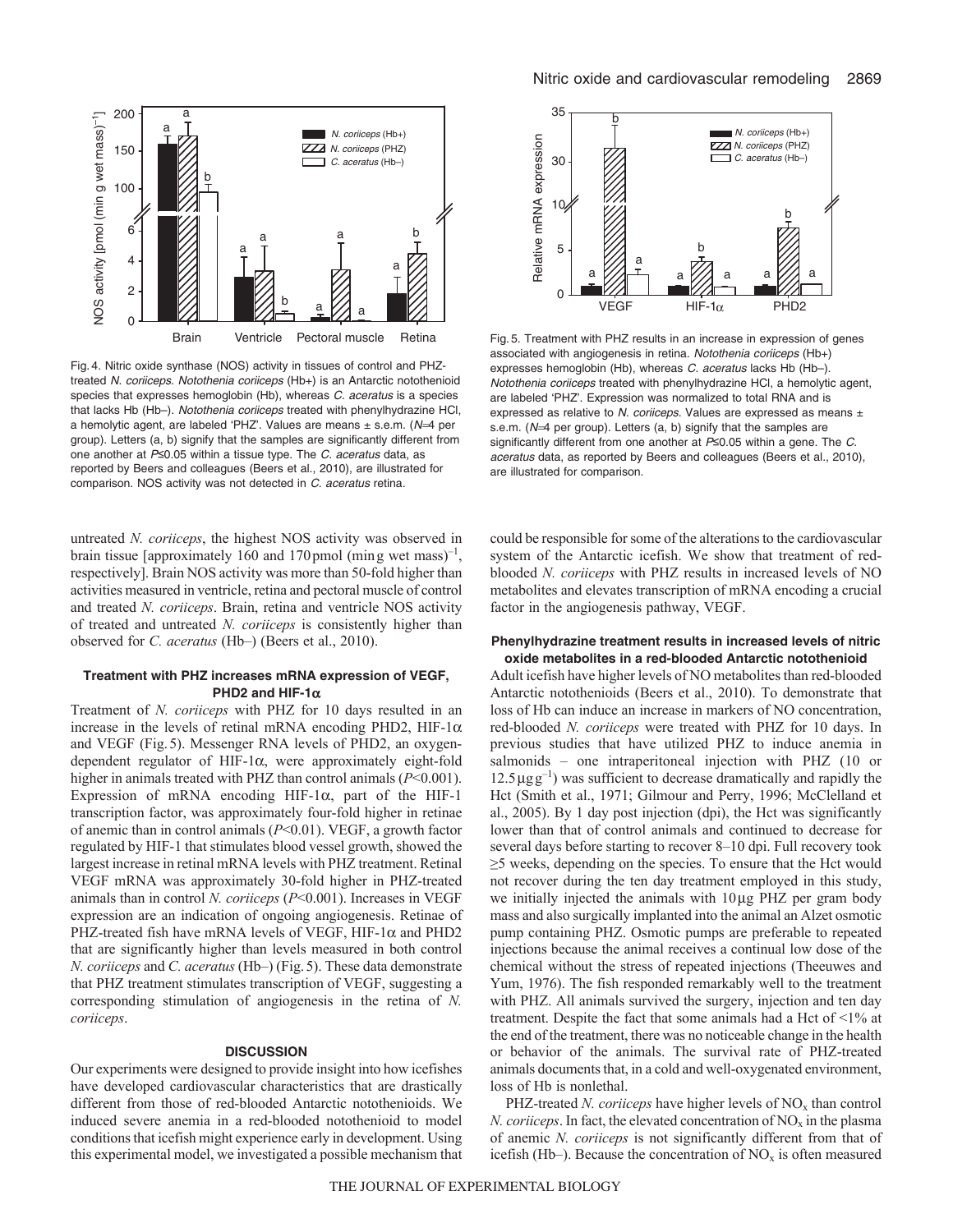as a proxy for NO, we infer that the treatment with PHZ results in an increase in NO concentration in red-blooded notothenioids. While our results strongly suggest that the increase in  $NO<sub>x</sub>$  is due to the loss of Hb, they do not rule out a possible contribution of increased NO production. To examine more closely whether the loss of Hb is solely responsible for the increase in  $NO<sub>x</sub>$ , we measured the catalytic capacity for NO production in several different tissues from control and PHZ-treated animals.

# **Does loss of hemoglobin affect the capacity for nitric oxide production?**

Nitric oxide is produced by a family of NOS isoforms. At least one isoform of NOS is present across the phylogenetic spectrum of animals from insects to mammals. Mammals express three NOS isoforms. Endothelial (eNOS), inducible (iNOS) and neuronal NOS (nNOS) differ in how they are regulated and the tissues in which they are expressed (Alderton et al., 2001). Less is known about NOS in lower vertebrates. While mammals have three isoforms of NOS, the number of NOS isoforms in lower vertebrates is unresolved. The genomes of zebrafish and pufferfish contain a gene encoding nNOS, and iNOS is present in the zebrafish genome (www.ensembl.org). To date, a sequence encoding eNOS has not been identified in a fish genome. However, several laboratories have reported the presence of eNOS in different fish species based on cross-reactivity with mammalian antibodies (Fritsche et al., 2000; Ebbesson et al., 2005; Garofalo et al., 2009).

We measured NOS activity in untreated and PHZ-treated *N. coriiceps* by measuring conversion of radioactively labeled arginine to citrulline. This method does not discriminate among the different NOS isoforms. PHZ treatment resulted in an increase in NOS activity in retina, but not in brain, pectoral muscle or kidney. Lack of difference in NOS activity between PHZ-treated and control animals in three out of the four tissues measured indicates that NO production is generally not upregulated in anemic fish. These results suggest that the anemia-induced increase in  $NO<sub>x</sub>$  is primarily due to loss of Hb and not due to a change in the rate of NO production.

## **Phenylhydrazine-induced anemia triggers an hypoxic response**

We have focused on the role of Hb in NO metabolism; however, the primary role of fish Hb is to carry oxygen from the gills and deliver it throughout the body. Loss of Hb in PHZ-treated animals drastically reduces the oxygen-carrying capacity of blood. Decreases in oxygen availability at the cellular level trigger hypoxia-signaling pathways regulated by the transcription factor HIF-1 (Ke and Costa, 2006). Decreased oxygen results in a build-up of HIF-1 $\alpha$  protein, which binds to constitutively expressed HIF-1 $\beta$  to form HIF-1. This transcription factor then stimulates expression of genes containing a hypoxia-response element, HRE, in their promoters. Through the HRE, HIF-1 regulates the expression of genes involved in erythropoiesis, angiogenesis, vascular tone, glucose metabolism, and cell survival.

We know that HIF acts as a global regulator of hypoxiaresponsive genes in all vertebrates. While it is believed that regulation of HIF-1 $\alpha$  by PHD2 is conserved throughout vertebrates, this has not been confirmed (Nikinmaa and Rees, 2005). PHD2 [also known as HPH2, HIF prolyl hydroxylase 2 or EGLN1 (egg laying abnormal nine homolog 1)] regulates the expression of HIF-1 $\alpha$ protein in mammals. In the presence of oxygen, PHD2 hydroxylates  $HIF-1\alpha$  on two proline residues in the oxygen-dependent degradation domain, targeting the protein for proteasomal degradation (Berra et al., 2003; Berra et al., 2006). Increased expression of PHD2 mRNA during hypoxia primes the system so that, when oxygen becomes available, PHD2 degrades HIF-1 $\alpha$ rapidly (Metzen et al., 2005). Genes encoding PHD2 and other prolyl hydroxylases have been located in the genomes of multiple fish species, and the HIF-1 $\alpha$  oxygen-dependent degradation domain is conserved in fish and mammals (Soitamo et al., 2001). Other than our own recent results (Beers et al., 2010), we are unaware of any studies that have examined the expression of PHD2 in fish species.

Expression of PHD2 mRNA in retina is not significantly different between adult red- and white-blooded Antarctic notothenioids (Beers et al., 2010). This suggests either that icefish are not hypoxic or that the transcription of the gene encoding PHD2 is not responsive to hypoxia in fish. Increased PHD2 mRNA expression in anemic *N. coriiceps* establishes that PHD2 is hypoxia responsive in Antarctic notothenioids. The demonstration that PHD2 is hypoxia responsive in notothenioids, but not upregulated in adult icefish, indicates that the cardiovascular characteristics of adult icefishes ensure normoxia of tissues despite the absence of Hb. Our results also support the view that regulation of HIF-1 $\alpha$  by PHD2 is conserved in vertebrates.

In addition to PHD2, the expression of HIF-1 $\alpha$  mRNA also was higher in retinae from PHZ-treated animals compared with untreated *N. coriiceps.* Expression of HIF-1 $\alpha$  mRNA often is thought to be unaffected by hypoxia and solely regulated at the protein level by PHD2. However, changes in HIF-1 $\alpha$  mRNA expression have been observed in hypoxic fish. HIF-1 $\alpha$  mRNA expression in grass carp changes in response to length of hypoxia exposure and the tissue type, and HIF-1 $\alpha$  mRNA expression increases in zebrafish embryos exposed to hypoxic conditions (Ton et al., 2003; Law et al., 2006). In the present paper, we have presented another example of hypoxiainduced HIF-1 $\alpha$  mRNA expression. Many studies have examined only expression of HIF-1 $\alpha$  protein. It is possible that regulation of HIF-1 $\alpha$  expression at the mRNA level is more widespread than is currently appreciated.

### **Hypoxia might induce angiogenesis through a nitric-oxidemediated pathway**

Our data suggest that PHZ treatment of red-blooded *N. coriiceps* results in both low oxygen levels and high NO levels. These conditions might mimic those experienced by developing icefishes. We hypothesize that this unique set of circumstances stimulates remodeling of the icefish cardiovascular system early in development by stimulating angiogenesis. To test whether loss of Hb stimulates angiogenesis, we measured mRNA expression of the angiogenic growth factor VEGF. Our gene-expression studies were confined to retinal tissue because of the documented relationship between retinal vascular densities and the circulating concentration of hemoglobin in notothenioids (Wujcik et al., 2006). We suggest that our results might be representative of a more widely spread pattern in the cardiovascular system of these animals.

Angiogenesis, the growth of new blood vessels from pre-existing blood vessels, is stimulated by hypoxia and/or nitric oxide (Ziche and Morbidelli, 2000; Pugh and Ratcliffe, 2003). During hypoxia, HIF-1 $\alpha$  and HIF-1 $\beta$  bind in concert to an HRE in the promoter of the gene encoding VEGF, stimulating transcription. NO also is known to stimulate transcription of VEGF through an increase in HIF-1 $\alpha$  protein expression. NO can block the ability of PHD2 to bind to oxygen, inhibiting the enzyme from hydroxylating HIF-1 $\alpha$ . This inhibition of PHD2 by NO results in accumulation of HIF-1 $\alpha$ protein (Kimura et al., 2000; Kimura et al., 2001; Metzen et al., 2003).

What happens to HIF-1 $\alpha$  protein levels, and thus the expression of genes downstream of HIF-1 $\alpha$  in the angiogenic pathway (e.g.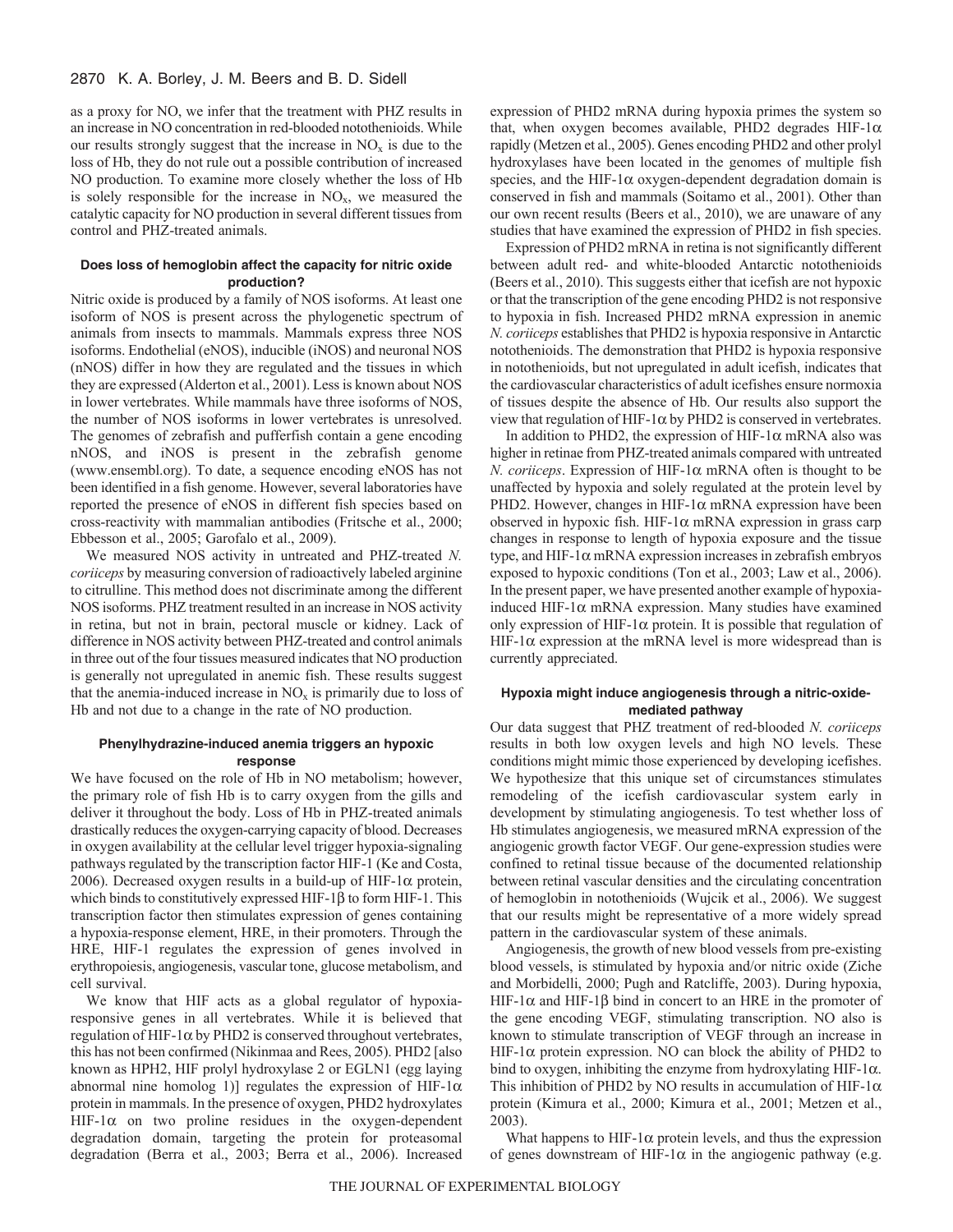the gene encoding VEGF), when oxygen is low and NO is high is a matter of debate. Conflicting evidence for the effect of NO upon PHD2 activity during hypoxia also has been reported. Several studies have indicated that NO increases the activity of PHD2 during hypoxia and that treatment of cultured cells with NO donors inhibits accumulation of HIF-1 $\alpha$  (Brune and Zhou, 2003). Hagen and colleagues (Hagen et al., 2003) suggested that NO binds to cytochromes in the electron-transport chain at low oxygen levels, making oxygen available to other oxygen-binding proteins, such as PHD2. Such a mechanism would enable PHD2 to hydroxylate HIF- $1\alpha$ , thus targeting the protein for degradation, even when oxygen is in short supply. This effect of NO upon PHD2 activity might, however, be dose dependent with respect to NO. Hypoxic HIF-1 $\alpha$ protein expression in human liver HepG2 cells is diminished by low levels of NO, but higher levels of NO stabilized hypoxic HIF-1a protein (Callapina et al., 2005). High levels of NO during hypoxia inhibit PHD2 activity by blocking the ability of the protein to bind to oxygen. This results in the accumulation of  $HIF-1\alpha$ , stimulating the transcription of genes, such as that encoding VEGF, downstream in the angiogenic pathway. We believe this to be the situation observed during the PHZ-induced anemia of *N. coriiceps*.

Our results indicate that PHZ-induced anemia results in elevation of NO metabolites, presumably reflecting increased NO levels. Concomitant with these effects, we observe in retinae an increase in HIF-1 $\alpha$  gene expression and an approximately 30-fold increase in expression of mRNA encoding VEGF in PHZ-treated animals compared with untreated fish. We conclude that inhibition of PHD2 in the retina by the presence of NO and by reduced oxygen availability results in accumulation of  $HIF-1\alpha$  protein, stimulating transcription of VEGF. This is a possible mechanism that could be activated early in the development of icefish, resulting in the higher density of vasculature present in retinae of adult animals. This scenario also might be extrapolated to the vasculature supplying other aerobically poised tissues.

#### **Loss of Hb triggers endogenous signaling pathways**

Since the loss of Hb by their progenitor, the family Channichthyidae has radiated to contain 16 species of fish that have exploited different niches in the Southern Ocean. While there certainly have been changes in the genome of icefishes as the family has evolved, we present a mechanism that might account for the inception of their cardiovascular adaptations and might still contribute to ontogenetic development of these traits in modern species. Here, we have demonstrated that removal of Hb in an adult red-blooded Antarctic notothenioid stimulates transcription in the retina of the gene encoding VEGF, a potent angiogenic growth factor. Severe anemia in the adult fish resulted in high levels of  $NO<sub>x</sub>$  and presumed hypoxia. The presence of this homeostatic system would have helped ancestral icefishes to compensate immediately for the lower oxygencarrying capacity of blood due to the loss of Hb expression.

#### **LIST OF SYMBOLS AND ABBREVIATIONS**

| dpi        | days post injection                                       |
|------------|-----------------------------------------------------------|
| eNOS       | endothelial nitric oxide synthase                         |
| Hb         | hemoglobin                                                |
| $Hb-$      | hemoglobinless channichthyid icefishes                    |
| $Hb+$      | red-blooded notothenioid fishes                           |
| Hct        | hematocrit                                                |
| $HIF-1$    | hypoxia-inducible factor 1                                |
| <b>HRE</b> | hypoxia-response element                                  |
| iNOS       | inducible nitric oxide synthase                           |
| L-NAME     | $N^{\omega}$ -nitro-L-arginine methyl ester hydrochloride |
| Mb         | myoglobin                                                 |
|            |                                                           |

| nNOS             | neuronal nitric oxide synthase                 |
|------------------|------------------------------------------------|
| NO.              | nitric oxide                                   |
| NO <sub>2</sub>  | nitrite                                        |
| NO <sub>3</sub>  | nitrate                                        |
| <b>NOS</b>       | nitric oxide synthase                          |
| $NO_{x}$         | nitrate plus nitrite                           |
| PHD <sub>2</sub> | prolyl hydroxylase domain containing protein 2 |
| PHZ.             | phenylhydrazine HCl                            |
| <b>OPCR</b>      | quantitative real-time PCR                     |
| <b>VEGF</b>      | vascular endothelial growth factor             |
|                  |                                                |

#### **ACKNOWLEDGEMENTS**

The authors gratefully acknowledge the Master and crew of the ARSV Laurence M. Gould and the support personnel of Raytheon Polar Services both onboard the ship and at Palmer Station for their assistance in making the 2005 and 2007 field seasons both safe and productive. Additional thanks to Greg Mayer and Emily Notch for providing access to equipment and technical assistance. We also are indebted to Bruno Tota (University of Calabria) and colleagues for both stimulating and insightful interactions aimed at questions regarding nitric oxide in cardiovascular function. Funding for this research was provided by US National Science Foundation Grants ANT 04-37887 and ANT 07-39637 to B.D.S. from the Program in Antarctic Organisms and Ecosystems.

#### **REFERENCES**

- **Alderton, W. K., Cooper, C. E. and Knowles, R. G.** (2001). Nitric oxide synthases: structure, function and inhibition. Biochem. J. **357**, 593-615.
- **Beers, J. M., Borley, K. A. and Sidell, B. D.** (2010). Relationship among circulating hemoglobin concentration, nitric oxide synthase activities and angiogenic poise in red- and white-blooded Antarctic notothenioid fishes. Comp. Biochem. Physiol. A Physiol. **156A**, 422-429.
- **Berra, E., Benizri, E., Ginouves, A., Volmat, V., Roux, D. and Pouyssegur, J.** (2003). HIF prolyl-hydroxylase 2 is the key oxygen sensor setting low steady-state levels of HIF-1 alpha in normoxia. EMBO J. **22**, 4082-4090.
- **Berra, E., Ginouves, A. and Pouyssegur, J.** (2006). The hypoxia-inducible-factor hydroxylases bring fresh air into hypoxia signalling. EMBO Rep. **7**, 41-45.
- **Brune, B. and Zhou, J.** (2003). The role of nitric oxide (NO) in stability regulation of hypoxia inducible factor-1alpha (HIF-1alpha). Curr. Med. Chem. **10**, 845-855.
- **Callapina, M., Zhou, J., Schmid, T., Kohl, R. and Brune, B.** (2005). NO restores HIF-1alpha hydroxylation during hypoxia: role of reactive oxygen species. Free Radic. Biol. Med. **39**, 925-936.
- **Cocca, E., Ratnayakelecamwasam, M., Parker, S. K., Camardella, L., Ciaramella, M., Diprisco, G. and Detrich, H. W.** (1995). Genomic remnants of alpha-globin genes in the hemoglobinless Antarctic icefishes. Proc. Natl. Acad. Sci. USA **92**, 1817-1821.

**Eastman, J. T.** (1993). Antarctic Fish Biology. San Diego, CA: Academic Press, Inc.

- **Ebbesson, L. O., Tipsmark, C. K., Holmqvist, B., Nilsen, T., Andersson, E., Stefansson, S. O. and Madsen, S. S.** (2005). Nitric oxide synthase in the gill of Atlantic salmon: colocalization with and inhibition of Na+,K+-ATPase. J. Exp. Biol. **208**, 1011-1017.
- **Flogel, U., Merx, M. W., Godecke, A., Decking, U. K. and Schrader, J.** (2001).
- Myoglobin: a scavenger of bioactive NO. Proc. Natl. Acad. Sci. USA **98**, 735-740. **Fritsche, R., Schwerte, T. and Pelster, B.** (2000). Nitric oxide and vascular reactivity in developing zebrafish, Danio rerio. Am. J. Physiol. Regul. Integr. Comp. Physiol. **279**, R2200-R2207.
- **Garofalo, F., Amelio, D., Cerra, M. C., Tota, B., Sidell, B. D. and Pellegrino, D.** (2009). Morphological and physiological study of the cardiac NOS/NO system in the Antarctic (Hb-/Mb-) icefish Chaenocephalus aceratus and in the red-blooded Trematomus bernacchii. Nitric Oxide **20**, 69-78.
- **Gilmour, K. M. and Perry, S. F.** (1996). The effects of experimental anaemia on CO2 excretionin vitro in rainbow trout, Oncorhynchus mykiss. Fish Physiol. Biochem. **15**, 83-94.
- **Gow, A. J., Luchsinger, B. P., Pawloski, J. R., Singel, D. J. and Stamler, J. S.** (1999). The oxyhemoglobin reaction of nitric oxide. Proc. Natl. Acad. Sci. USA **96**, 9027-9032.
- **Grisham, M. B., Johnson, G. G., Gautreaux, M. D. and Berg, R. D.** (1995). Measurement of nitrate and nitrite in extracellular fluids: a window to systemic nitric oxide metabolism. Methods **7**, 84.
- **Hagen, T., Taylor, C. T., Lam, F. and Moncada, S.** (2003). Redistribution of intracellular oxygen in hypoxia by nitric oxide: effect on HIF-1a. Science **302**, 1975- 1978.
- **Holeton, G. F.** (1970). Oxygen uptake and circulation by a hemoglobinless Antarctic fish (Chaenocephalus aceratus lonnberg) compared with three red-blooded Antarctic fish. Comp. Biochem. Physiol. **34**, 457-471.
- **Ke, Q. and Costa, M.** (2006). Hypoxia-Inducible Factor-1 (HIF-1). Mol. Pharmacol. **70**, 1469-1480.
- **Kelm, M.** (1999). Nitric oxide metabolism and breakdown. Biochim. Biophys. Acta **1411**, 273-289.
- **Kimura, H., Weisz, A., Kurashima, Y., Hashimoto, K., Ogura, T., D'Acquisto, F., Addeo, R., Makuuchi, M. and Esumi, H.** (2000). Hypoxia response element of the human vascular endothelial growth factor gene mediates transcriptional regulation by nitric oxide: control of hypoxia-inducible factor-1 activity by nitric oxide. Blood **95**, 189-197.
- **Kimura, H., Weisz, A., Ogura, T., Hitomi, Y., Kurashima, Y., Hashimoto, K., D'Acquisto, F., Makuuchi, M. and Esumi, H.** (2001). Identification of hypoxia-